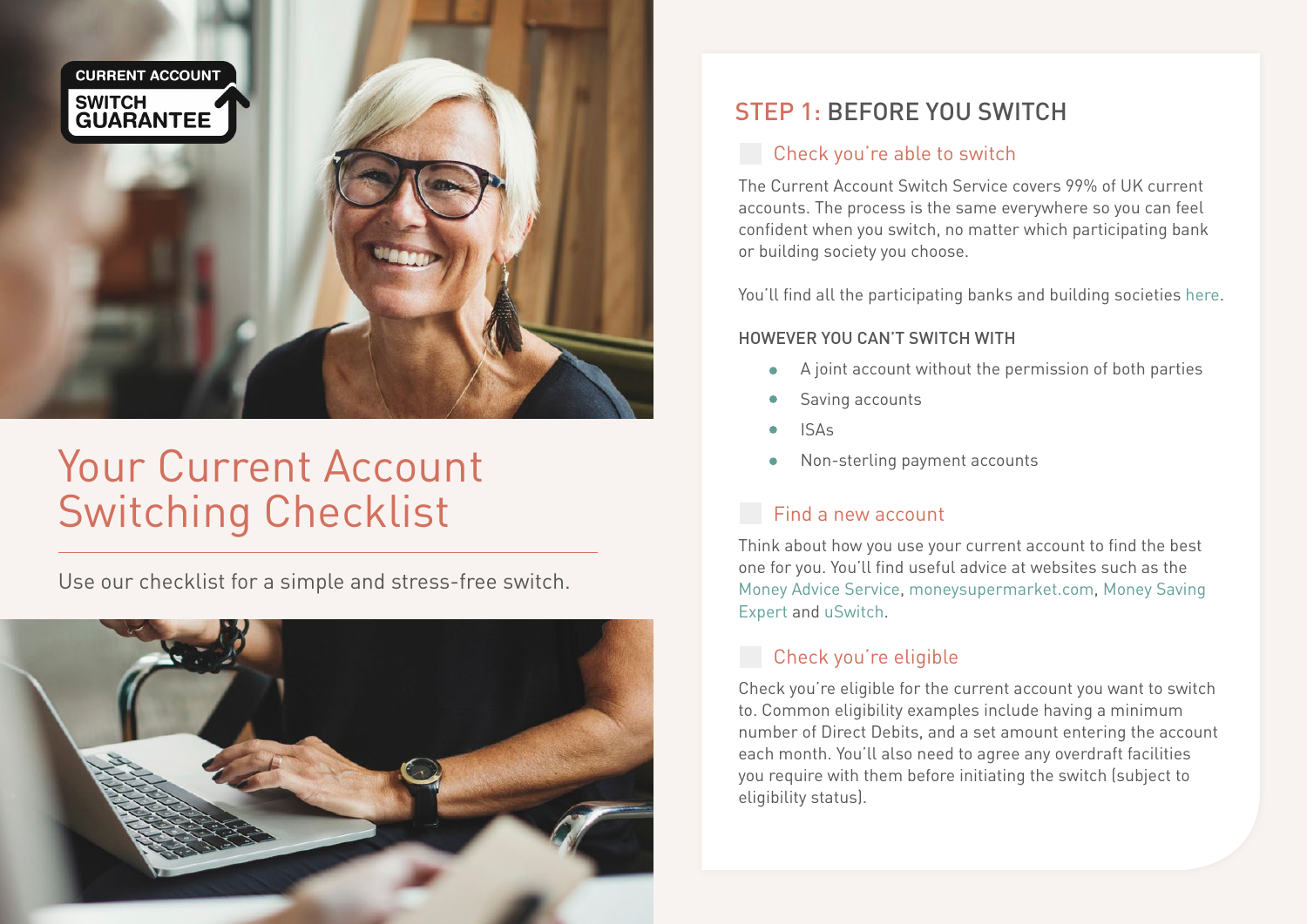# STEP 2: GETTING READY

#### Review your existing payments

Go through your payments – if there are any you no longer use or want, it makes sense to cancel them rather than switch them to your new bank account.

## Gather your documentation

If you think they'll be handy, remember to download your bank statements or request printed copies from your old bank account before you switch.

#### **Choose your switch date**

To make things easier, you can choose a switch date to suit you. Just make sure you allow seven working days for the switch to take place and that your chosen date isn't a Saturday, Sunday or Bank Holiday.

You can continue to use your old account up until your agreed switch date. This includes any use of your cards, online banking, or mobile banking. However, you should not set up new payments such as Direct Debits and standing orders on your old account during the seven working days leading up to your agreed switch date. This is because these will not be transferred across to your new bank or building society.

#### Start your switch

To start your switch, ask your new bank or building society to move your old account using the Current Account Switch Service. If you have agreed an overdraft facility with your new provider, then you may transfer any existing overdraft to the new account  $*$ 

\*Overdraft agreements are based on individual circumstances. Speak to your new bank or building society to find out more.

Before your switch, you'll need to agree to the 'Current Account Switch Agreement' and the 'Current Account Closure Instruction', both provided by your bank or building society, before the switch can go ahead.

The whole process will be handled by the bank or building society you are switching to, and they'll let you know when the switch has started and when the switch has been completed.

Any payments sent to your old account by mistake will be indefinitely redirected to your new one, if required, ensuring none of your regular payments will be adversely affected because of a switch.

## Know your rights

Thanks to the Guarantee, if there are any problems with payments as a result of the switching process, you can be confident that your new bank or building society will correct them.

Read the [Current Account Switch Guarantee](https://www.currentaccountswitch.co.uk/SiteCollectionDocuments/CurrentAccountSwitchGuarantee.pdf) to find out more about how you are covered.